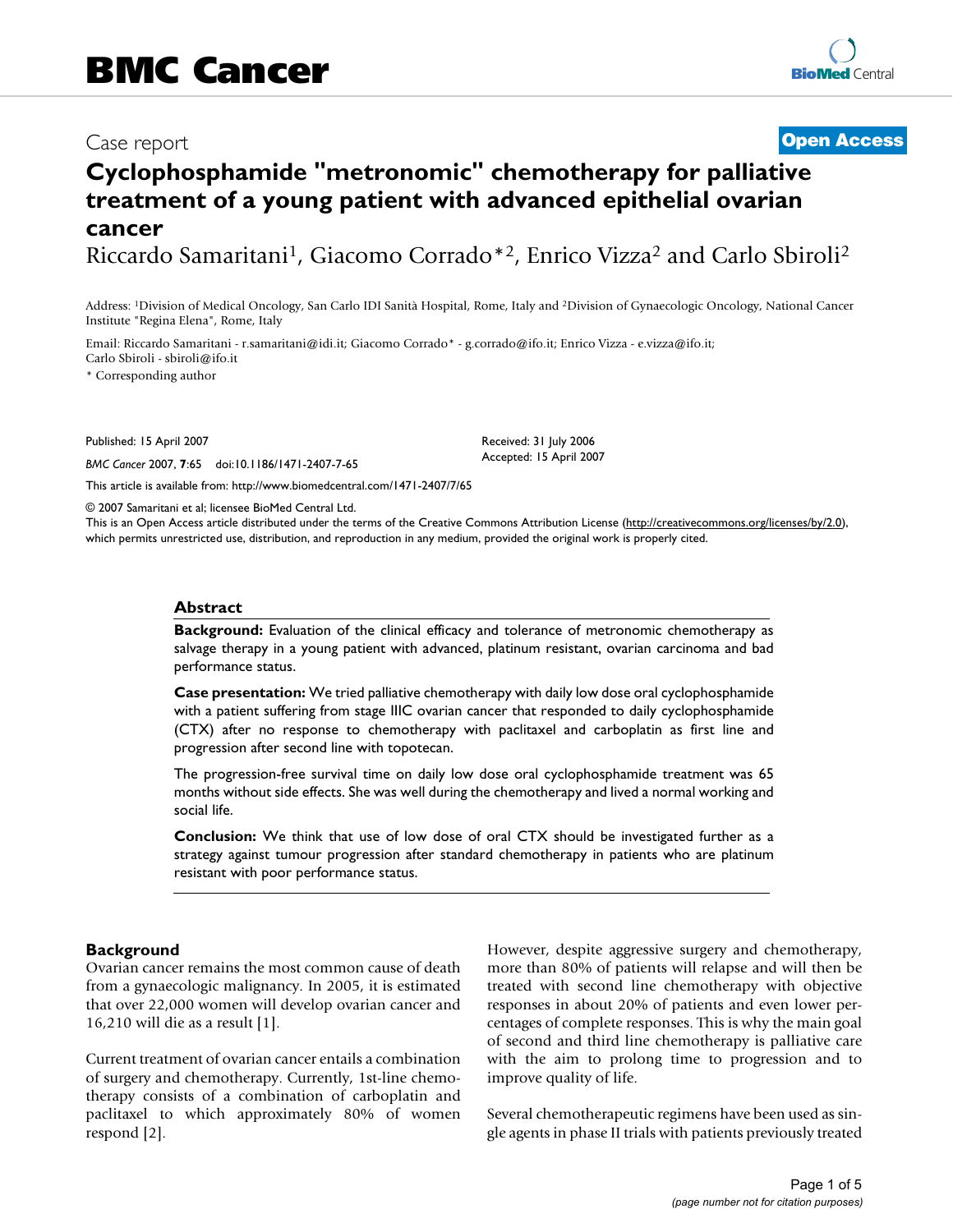with cisplatin including paclitaxel, topotecan, liposomal doxorubicin, gemcitabine and oxaliplatin, showing objective response rates ranging from 10–50% and different toxicity profiles [3].

Many factors play a role when choosing a drug, such as patient compliance, toxicity of previous treatments and treatment costs. Because, at present there are no parameters to predict response to second or third line chemotherapy, the need for less toxic and more efficacious outpatient chemotherapeutic regimens as salvage therapy for advanced ovarian carcinoma is significant.

Recent experimental studies have shown that certain cytotoxic agents, when administered at low and frequent doses are more effective in targeting tumour endothelium than large single bolus doses followed by long rest periods. This is because intra-tumoural vascular endothelial cells, in contrast to the endothelium of quiescent mature blood vessels of normal adult tissues, proliferate rapidly and are vulnerable to cytotoxic agents. However, the long interval between cycles of conventional chemotherapy permits the survival and re-growth of a small number of endothelial cells, allowing tumour angiogenesis to persist. Continuous, low-dose chemotherapy, on the other hand, enhances the anti-angiogenic effect of some cytotoxic agents and may also enhance pro-apoptotic effect in both dividing tumour cells and endothelial cells. A further advantage in the use of continuous low-dose chemotherapy is that it minimises the toxic effects of drugs, allowing more combinations of potentially synergistic selective inhibitors of angiogenesis. The use of dosing regimens that involve the frequent administration of small doses of drugs without extended rest periods has been termed "metronomic" or "high time" chemotherapy [4]. For these reasons we evaluated the clinical efficacy and tolerance of metronomic chemotherapy as salvage therapy in a young patient with advanced ovarian carcinoma platinum resistance and bad performance status.

# **Case presentation**

In January 2001 a 36 year old woman, nulliparous, menarche at 13 years with a regular cycle came to our Institution because of abdominal pain and increase of abdominal volume. Serum tumour marker tests revealed abnormally high levels of CA-125 (182 IU/ml), but normal levels of CA-19-9 (20,68 IU/ml), CA 15-3 (16 IU/ml) and CEA (1.1 ng/ml). Ultrasound scan (US) and Computer tomography (CT) of the pelvis was done at our surgical department and revealed a moderate amount of ascites and a conglomeration of the bowel [Fig 1].

Explorative laparotomy revealed one litre of ascites, diffuse peritoneal carcinomatosis and a solid tumour originating from the ovary that formed a mass with extensive adhesions to the uterus, sigmoid colon, and rectum in the pouch of Douglas. There were also numerous metastatic tumours with a diameter of about 3 cm in the greater omentum and the retroperitoneum. Based on these findings, we decided to only perform biopsy of the tumour. Pathologic examination revealed poorly differentiated serous adenocarcinoma arising from the ovary, FIGO stage IIIC

After surgery, six courses of chemotherapy with paclitaxel  $(175 \text{ mg/m}^2)$  and carboplatin (CBDCA: AUC 5) were given every 3 weeks.

At the end of chemotherapy a re-evaluation of the situation by CT scan and serum marker CA 125 (102 IU/ml) showed no response to therapy. For this reason we started with a second line of chemotherapy with topotecan (1,5 mg/m2) for 5 days every 3 weeks. Unfortunately, fifteen days from the first cycle of chemotherapy the patient underwent surgery again due to an intestinal occlusion.

The second laparotomy showed that the pelvis and the abdomen were completely obstructed by a tumour mass that incorporated the bowel with widespread peritoneal carcinomatosis of diaphragmatic peritonetoneum and on liver surface. This situation with an increase of serum marker Ca 125 (300 IU/ml) showed a clear progression of the disease. Given the extension we decided to perform only a colostomy.

Even if the patient only had one cycle of second line chemotherapy, it was not possible to verify response to further treatment with topotecan, because of the general



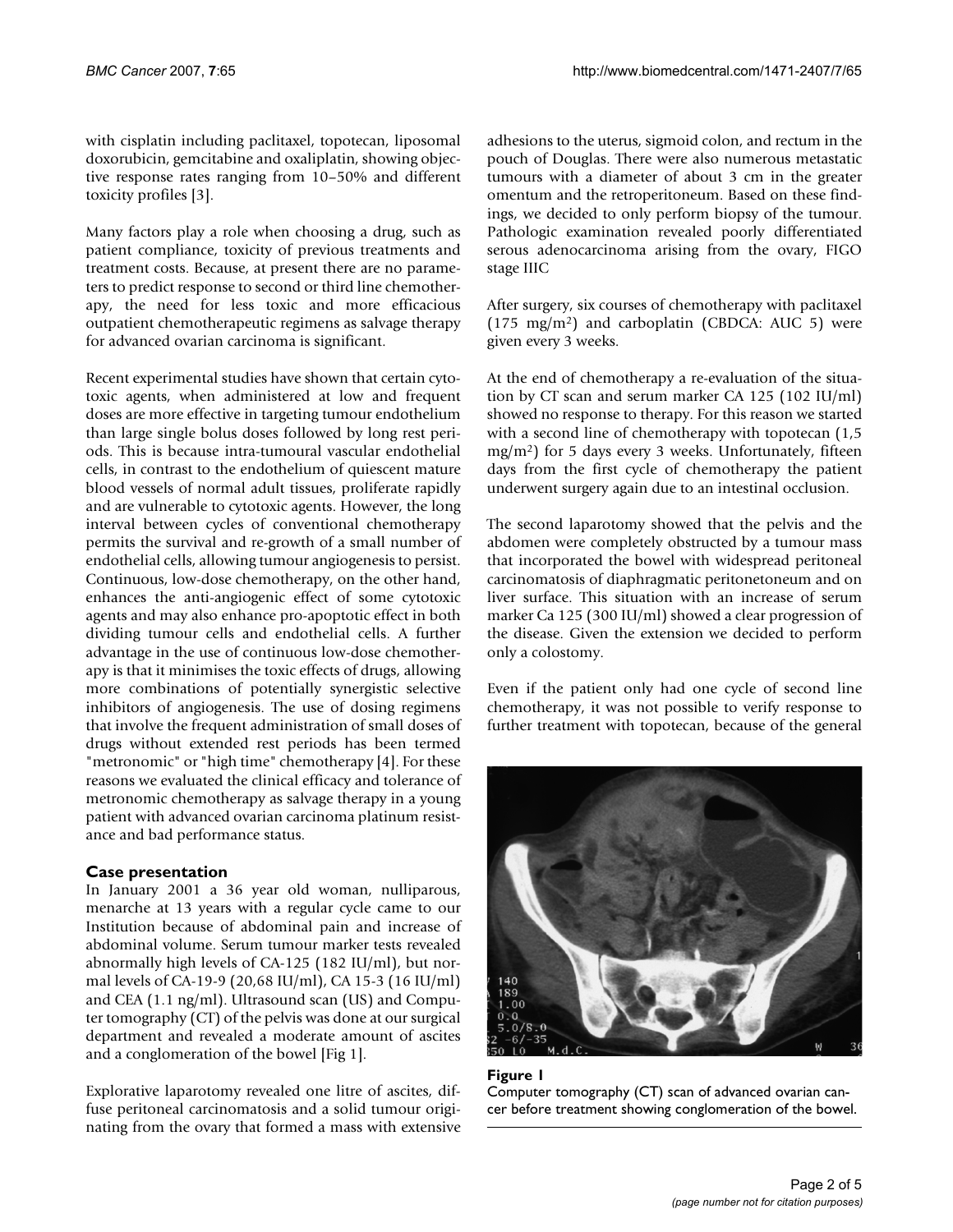deterioration with marked weight loss and anaemia grade 2 (classification by the NCI-CTC).

After thorough discussion with the patient, informed consent was obtained and further salvage chemotherapy was started in August 2001. The regimen of a palliative chemotherapy was oral cyclophosphamide (50 mg) every day plus support therapy with epoetin alpha (10000 IU) every day plus vitamins.

Even if evaluation with CT scan and serum marker Ca 125 (90 IU/ml), 3 months after colostomy, showed stabilization of the disease, surprisingly, the patient improved with disappearance of anaemia and weight increase.

For 65 months after the diagnosis of ovarian cancer FIGO stage IIIC platinum resistant the patient continued the chemotherapy with oral cyclophosphamide (50 mg) every day plus vitamins without side effects. She had a stabilization of disease [Fig 2] with a normal blood exams, normal liver and kidney function tests, stabilization of serum marker Ca 125 (50 IU/ml) and a good performance status ( $ECOG = 0$ ). In fact she was well and lived a normal working and social life during chemotherapy.

In July 2006 the patient came to our institution because of bladder haemorrhage. We performed a cystoscopy that showed external compression of the bladder with an internal formation of the bladder bottom which bled easily. The biopsy showed a carcinoma of ovarian origin that revealed a progression of disease.



### Figure 2

Computer tomography (CT) scan of advanced ovarian cancer after 65 months after diagnosis showing stable disease without bowel occlusion due to successful colostomy.

Unfortunately, the patient died from a severe bladder haemorrhage before trying an other palliative chemotherapy line.

# **Discussion**

Despite advances in ovarian cancer chemotherapy regimens, there is a high rate recurrence. Second-line ovarian cancer therapy often aims at prolonging survival and time to symptom recurrence. When disease progression or recurrence occurs after primary chemotherapy, choice of subsequent therapy must be individualized.

Due to poor response rates with repeat dosing with platinum agents, second-line treatment for platinum-resistant patients usually involves a cytotoxic agent that uses a different mechanism. These agents include topoisomerase inhibitors (etoposide, topotecan), alkylating agents (ifosfamide, cyclophosphamide), and other chemotherapies (doxorubicin, gemcitabine, docetaxel).

At this time, no one drug combination has been shown to be more efficacious; thus, currently, there is no standardof-care salvage treatment recommendation.

Moreover, these agents used at the maximum tolerated doses may be difficult to administer and are often associated with severe side-effects, sometimes requiring hospitalization.

Not surprisingly, therefore, patient attitudes to toxic chemotherapy regimens for advanced, platinum resistant, ovarian cancer are often negative, as the adverse effects of treatment often seem to outweigh any potential benefits. Thus, the introduction of newer approaches, having improved or at least equivalent efficacy but reduced toxicity, are highly desirable. Therapy must be individualized according to previous response, toxicities, and patient wishes.

Instead of only using short bursts of toxic MTD chemotherapy with long breaks to allow recovery from the harmful side effects, there is now a shift in thinking towards the view that more compressed or accelerated schedules of drug administration using much smaller individual doses than the MTD would be more effective, not only in terms of reducing certain toxicities, but perhaps even improving anti tumour effects as well [5]. The most recent refinement of this concept is called "metronomic" chemotherapy, which refers to the frequent, even daily, administration of chemotherapeutics at doses significantly below the MTD, with no prolonged drug-free breaks.

Metronomic chemotherapy has been defined as a variation of dose-dense therapy with the important exception that it is not necessarily dose intense, the cumulative dose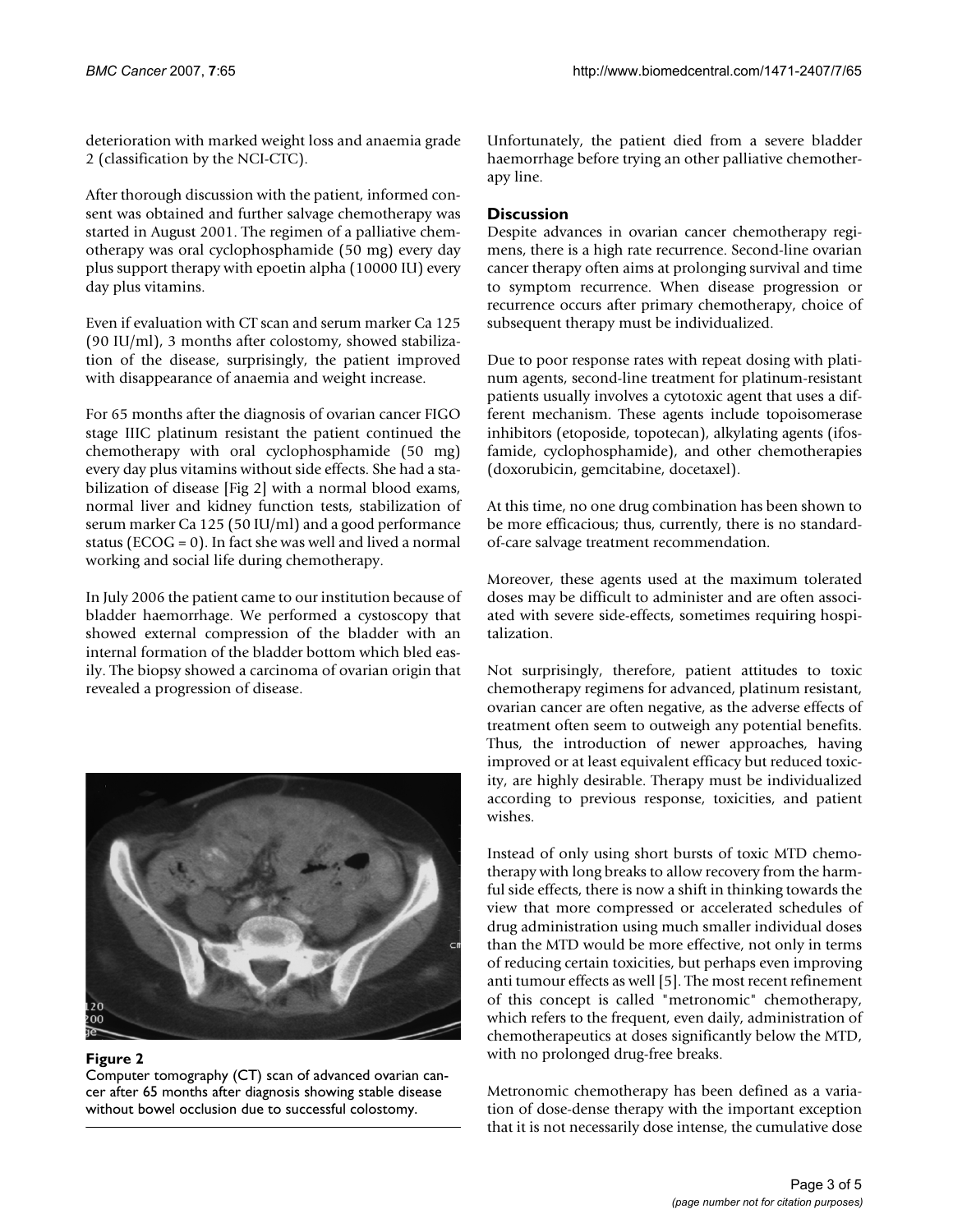might actually be significantly less or equal to MTD-based chemotherapy, thus reducing or perhaps even eliminating in some cases serious drug-induced toxicities, and hence the need for growth-factor support [6]. Unlike MTD chemotherapy that presumably mainly targets (proliferating) tumour cells, frequent or continuous low-dose chemotherapy appears to inhibit preferentially the endothelial cell activity of the tumours' growing vasculature [7]. The basis of this surprising selectivity may have a number of mechanisms.

One is believed to involve inhibition of tumour angiogenesis as a result of chemotherapeutic drug targeting of dividing endothelial cells found in growing tumour-associated blood vessel capillaries.

Moreover, human vascular endothelial cells in vitro are sensitive to the growth inhibiting effects of ultra low concentrations of paclitaxel, in contrast to many other normal cell types or tumour cell types. These effects can be amplified by long-term, continuous exposure, which can also result in apoptosis of endothelial cells [8]. Such effects may be secondary to induction of an endogenous inhibitor of angiogenesis, thrombospondin-1, induced by lowdose chemotherapy by as yet unknown mechanisms, rather than direct inhibition of endothelial cell growth, or survival [9]. In addition, the mobilization, viability and levels of angiogenesis contributing to circulating endothelial progenitor cells may be strongly suppressed, and in a sustained manner, by metronomic chemotherapy [10].

Among the numerous preclinical schedules using different cytotoxic drugs, the oral and daily low-dose administration of cyclophosphamide has been extremely successful in human prostate and breast cancer xenograft mouse models. It has also been successful in spontaneously arising islet cell pancreatic carcinoma, even when the treatment is initiated on advanced, late stage bulky tumours, at least when combined with a targeted anti-angiogenic drug and upfront MTD chemotherapy [11,12]. This efficacy is accompanied by absent or low-grade toxicity on tissues otherwise highly sensitive to the respective regimen of the same drug.

For these reasons we used oral daily low-dose cyclophosphamide for our patient, who because of her bad performance status was against undergoing another traditional line of chemotherapy. To our knowledge this is the first report showing the feasibility and the efficacy of cyclophosphamide metronomic chemotherapy for palliative treatment in advanced epithelial ovarian cancer. This is a simple therapy that can be administered on an outpatient basis. Our patient received treatment while performing normal daily activities at home and a high quality of life was maintained.

Probably this good clinical response was due to the antiangiogenetic effect of cyclophosphamide in blocking progression of the disease without any toxicity, together with successful colostomy to improve the general condition of the patient.

The hypothetical anti-angiogenic and anti-tumour effects of low-dose metronomic chemotherapy regimens in mice can be amplified significantly by the concurrent administration of a second drug that is highly specific for activated endothelial cells (e.g., antibodies to vascular endothelial growth factor receptor-2 [VEGFR-2], PEX [C-terminal hemopexin-like domain of matrix metalloproteinase (MMP)-2], anti-VEGF antibodies, and anti-endoglin antibodies). Experiments testing such 'metronomic' schedules of chemotherapy alone or combined with anti-VEGF compounds showed promising anti-tumour activity [13]. A recent phase II study evaluated bevacizumab and low dose 'metronomic' oral cyclophosphamide and found encouraging response rates in 29 patients (6 partial response, 17 stable disease, 6 progressive disease) and progression-free survival at 6 months for 47% of the patients [14]. Despite the encouraging preliminary results reported at the 2005 Meeting of the American Society of Clinical Oncology, this non randomized study presents several limitations: the small number of patients evaluated, the lack of randomization that does not allow discrimination between the activity of 'metronomic' chemotherapy and that of the selective anti-VEGF compound; and, finally, the fact that no correlation with potential markers of angiogenic activity was determined. Currently no definitive clinical data are available because no randomized trial comparing conventional versus metronomic with dose-dense schedules has been concluded [15].

# **Conclusion**

In conclusion, low dose, oral CTX, demonstrated significant efficacy in this patient with pre-treated advanced ovarian cancer. Theoretically, treatments aimed at inhibiting angiogenesis should be chronically administered for a prolonged period. We think that use of oral CTX should be investigated further, with or without a second drug that is highly specific for activated endothelial cells, as a strategy against tumour progression after standard chemotherapy in patients who are platinum resistant with poor performance status.

# **Competing interests**

The author(s) declare that they have no competing interests.

# **Authors' contributions**

SR performed chemotherapy and decide to submit the manuscript for publication.